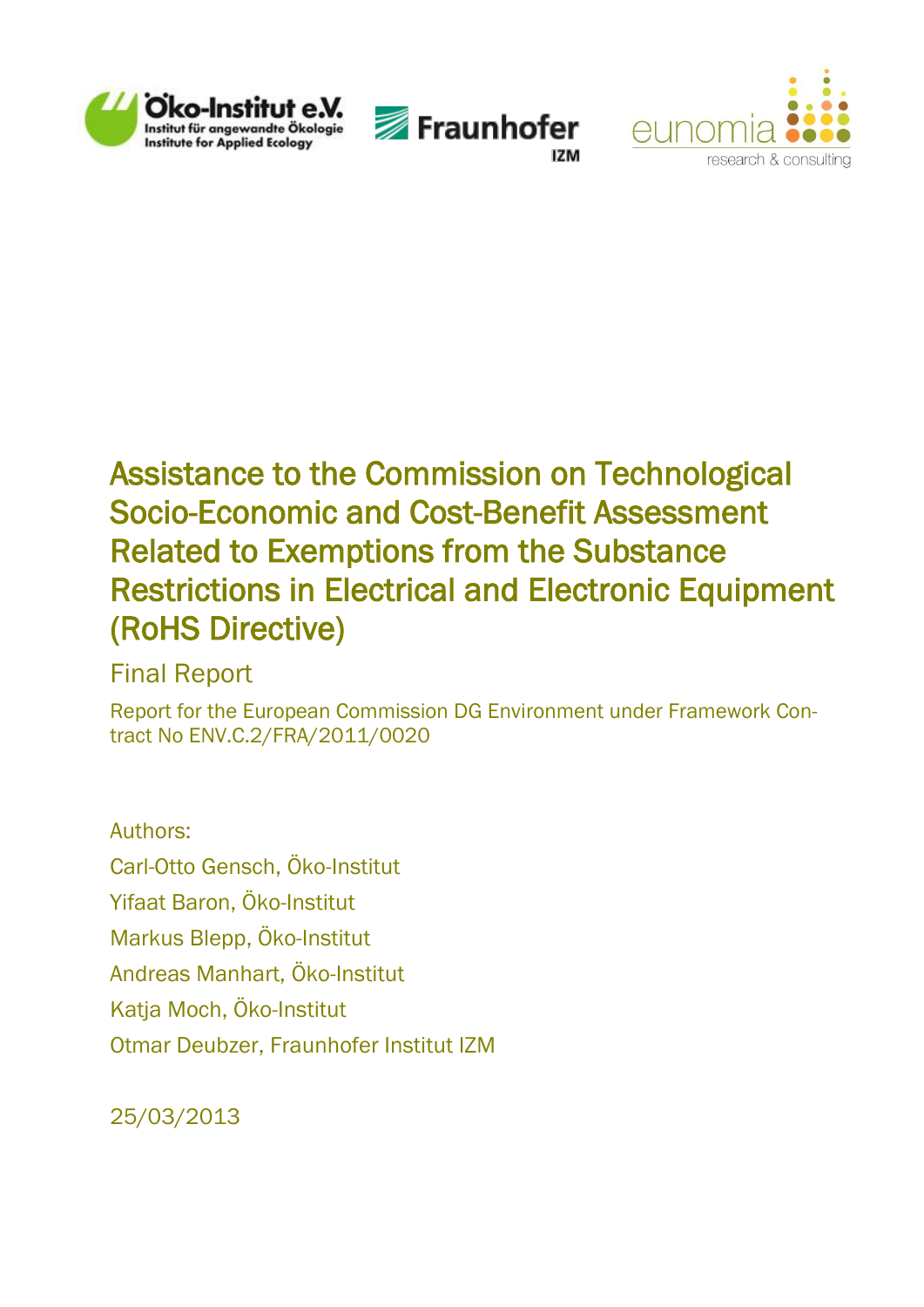*Report for:* The European Commission

*Prepared by:*

## Öko-Institut e.V.

Freiburg Head Office: P.O. Box 1771 79017 Freiburg, Germany Street Address: Merzhauser Str. 173 79100 Freiburg, Germany Tel.:+49 (0)761 / 4 52 95-0 Fax +49 (0)761 / 4 52 95-288

## Fraunhofer-Institut IZM

Environmental and Reliability Engineering Gustav-Meyer-Allee 25 13355 Berlin, Germany Tel.: +49 (0)30 / 46403-157 Fax: +49 (0)30 / 46403-131

*Approved by:*

………………………………………………….

Dominic Hogg (Eunomia Research & Consulting Ltd.)

*Contact Details* Eunomia Research & Consulting Ltd 37 Queen Square Bristol BS1 4QS

United Kingdom

Tel: +44 (0)117 9172250 Fax: +44 (0)8717 142942

Web: www.eunomia.co.uk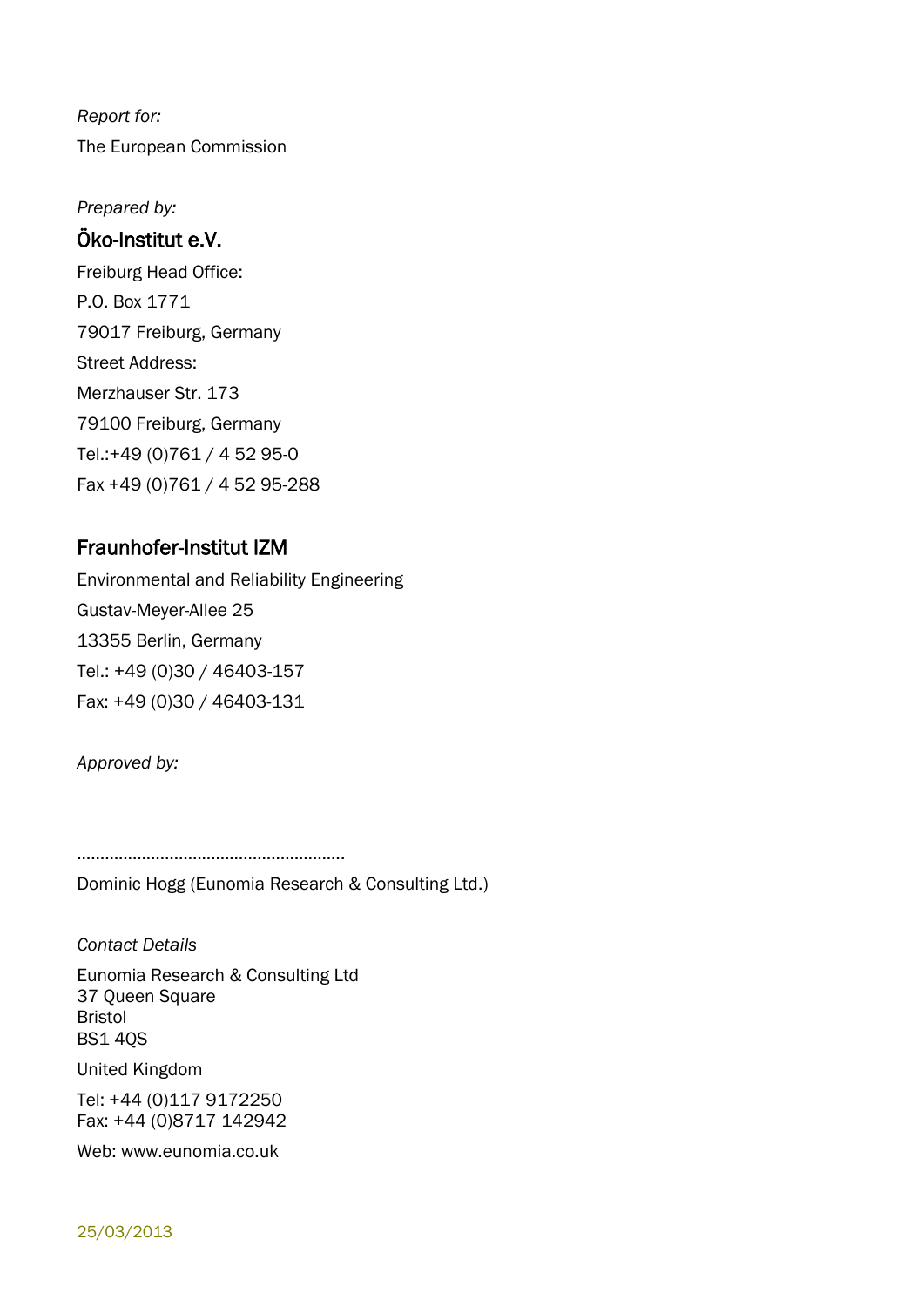#### *Acknowledgements*

We would like to express our gratitude towards stakeholders who have taken an active role in the contribution of information concerning the requests for exemption handled in the course of this project.

#### *Disclaimer*

Eunomia Research & Consulting, Öko-Institut and Fraunhofer IZM have taken due care in the preparation of this report to ensure that all facts and analysis presented are as accurate as possible within the scope of the project. However no guarantee is provided in respect of the information presented, and Eunomia Research & Consulting, Öko-Institut and Fraunhofer IZM are not responsible for decisions or actions taken on the basis of the content of this report.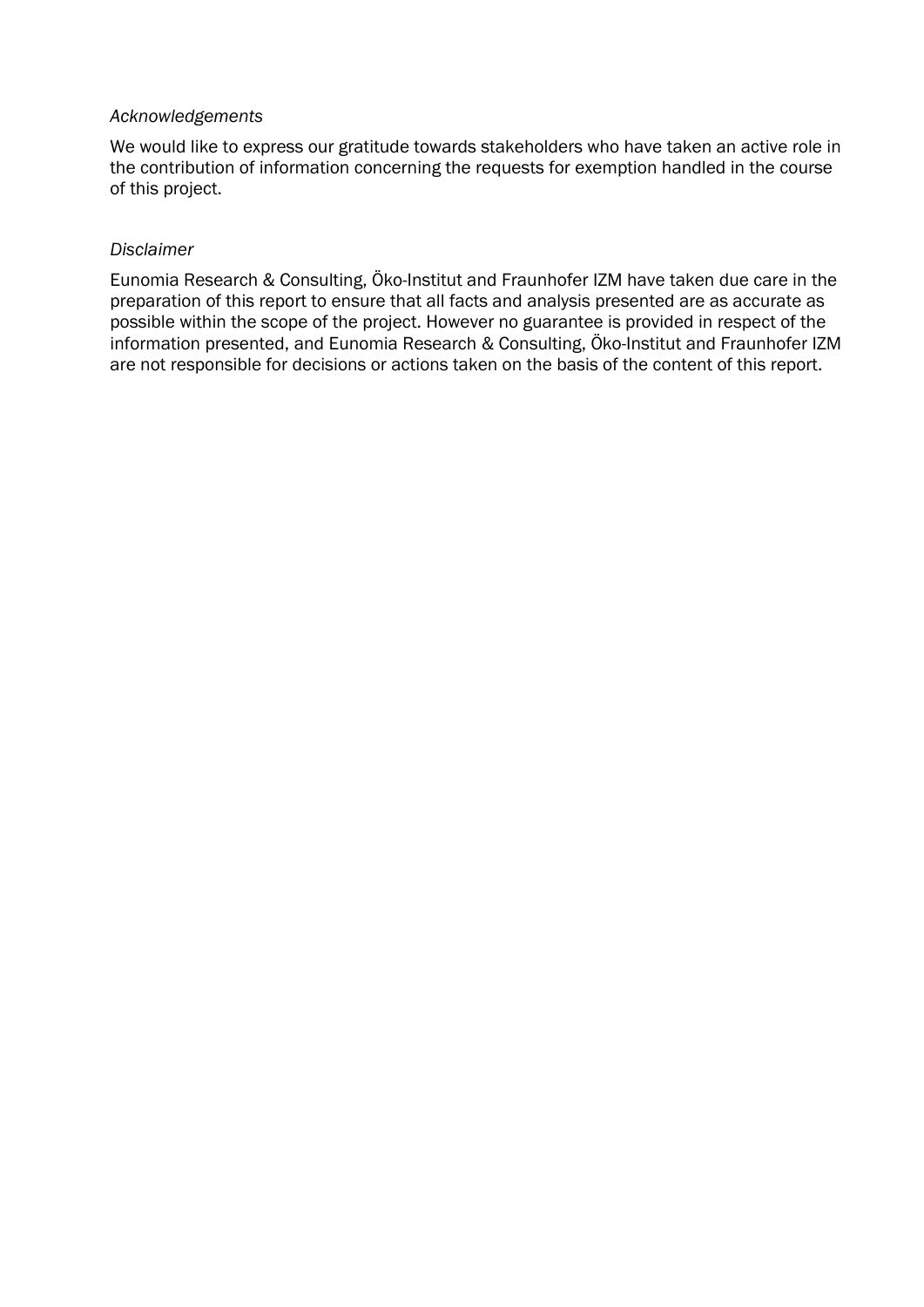14.0 Exemption Request No. 11: "Lead as an Activator in the Fluorescent Powder of Discharge Lamps when used as Photopheresis Lamps Containing Phosphors such as BSP (BaSi2O5:Pb)"

#### Abbreviations

- BSP Barium Silicate Phosphor
- ECP ExtraCorporeal Photopheresis
- UVA Ultraviolet A (light)

According to the applicant, Therakos Photopheresis 394, Certain medical conditions (see below) are characterized by states of immunologically induced inflammation. Patients with these conditions are, for the most part, extremely acutely ill. Extracorporeal photopheresis (ECP) is frequently the last therapeutic option offered to patients. ECP is used to treat several medical conditions including:

- $\triangleright$  Cutaneous T-cell Lymphoma (CTCL), which is a type of Non-Hodgkin's lymphoma cancer that manifests itself primarily in the skin;
- $\triangleright$  Graft versus Host disease which is a serious complication of bone marrow transplants;
- $\triangleright$  Cardiac transplant rejection; and
- $\blacktriangleright$  Lung transplant rejection.

The applicant further elaborates that the treatment involves exposure of leukocytes, temporarily removed from the patient's blood, to light from lamps with lead doped barium silicate phosphor (BSP). The light activates a drug which has been introduced into the leukocyte fraction of the blood. This type of phosphor emits a unique spectrum that is optimal for this medical treatment. All other UVA phosphors contain less light of the effective wavelengths, or have shorter wavelengths that cause further damage to cells. There is currently no substitute lamp type that may be used for treatment of this disease with extracorporeal photopheresis.

l

<sup>394</sup> Therakos Photopheresis (2012a) Original request for exemption no 11, submitted 20 April 2012, http://rohs.exemptions.oeko.info/fileadmin/user\_upload/RoHS\_VI/Request\_11/Therakos\_ROHS\_Exe mption\_Request\_20\_Apr\_2012.pdf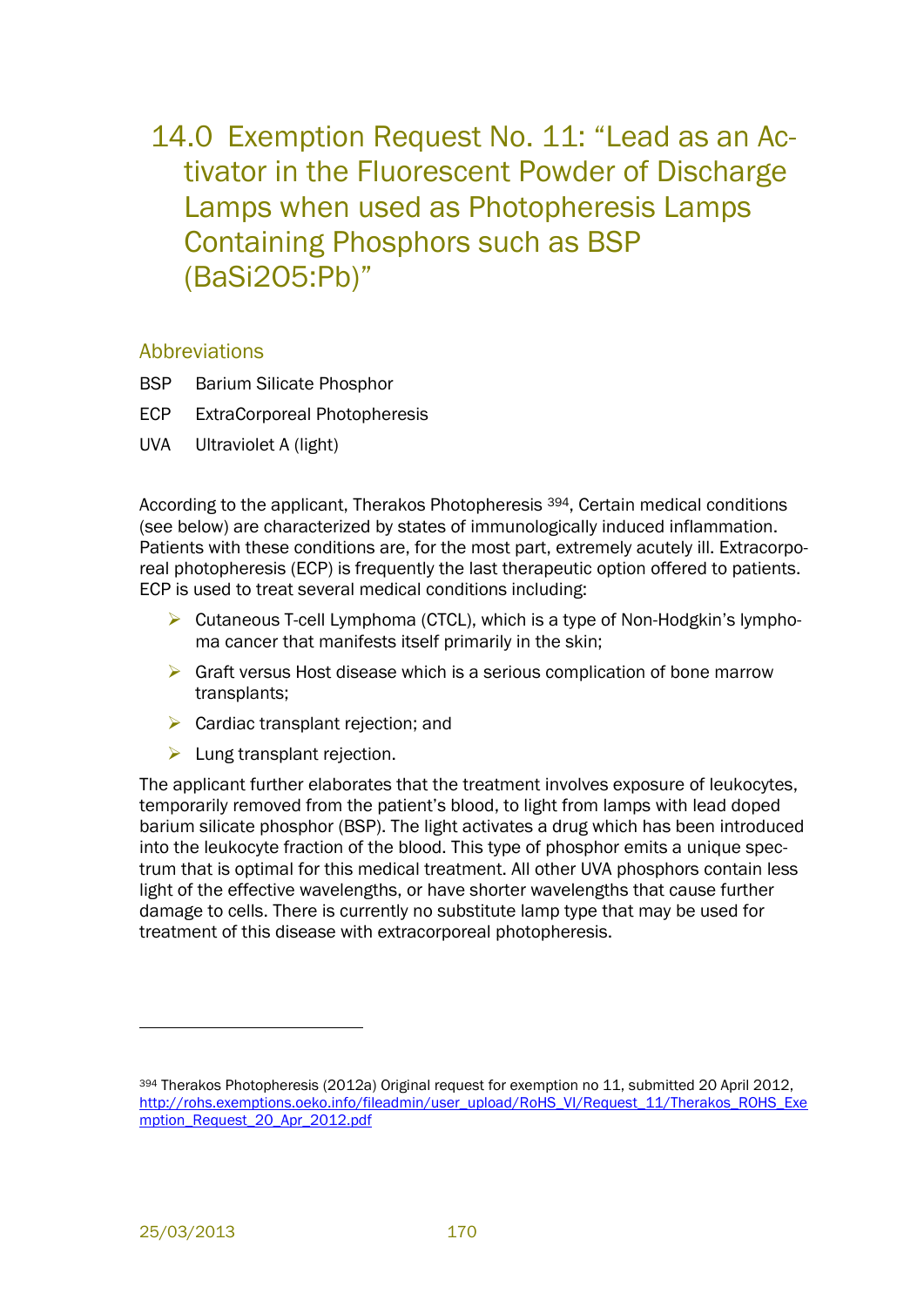Therakos Photopheresis has therefore applied for an exemption for

"*Lead as an activator in the fluorescent powder of discharge lamps when used as photepheresis lamps containing phosphors such as BSP (BaSi2O5:Pb)*"

## 14.1 Description of Requested Exemption

The applicant<sup>395</sup> explains that an ECP treatment is comprised of the *ex vivo* exposure of autologous leukocytes (a type of white blood cell transferred from the patient's own body) to a liquid formulation of 8-methoxypsoralen and ultraviolet A (UVA) light, followed by the subsequent reinfusion of the white blood cells to the patient. During an ECP treatment, blood is drawn from the patient into the Therakos Photopheresis system instrument and is centrifuged in order to separate it into its components. The red blood cells and plasma components are returned back to the patient. The white blood cells are collected, concentrated and prepared for treatment with 8 methoxypsoralen and UVA light. The treated white blood cells are then returned back to the patient. The 8-methoxypsoralen is inert until exposed to UVA light and its activation is dependent on exposure to UVA light frequencies. The activation of the 8 methoxypsoralen is critical to the entire process. This drug (brand name UVADEX™ 20 mcg/mL Solution) is exposed to a computer controlled, specific dose of intense ultraviolet light from a BSP lamp of 1–2 joules per cell. The UV light causes a photochemical reaction to occur between the drug and DNA of the white blood cells which forms cross links between the drug molecules and the DNA. The exposure to psoralen, and subsequent photo-activation of the white blood cells, induces apoptosis (normal programmed cell death) of the treated white cells. Administration of cells which have been induced to undergo apoptosis has the effect of creating a state of immunologic tolerance. The overall effect of this therapy can be thought of in terms of having an anti-inflammatory effect.

The exact mechanism by which this treatment works is not understood, but it is clear that the induced process alleviates the patients' devastating symptoms. These symptoms include extensive itching, fissuring, scaling and oedema. The skin of many patients resembles burn victims. In these cases, and without photopheresis treatment, 50% of these patients die from infection. ECP is administered only in medical centres which have undergone specific training for the administration of this unique therapy. The above conditions are also considered as "orphan conditions"<sup>396</sup> since the numbers of patients who have these conditions is very small. The cumulative number of patients (< 20,000), with the above 4 conditions, who would be candidates for this therapy, meets the criteria for orphan status (less than 200,000 cases in EU annually).

<sup>395</sup> Ibid.

l

<sup>396</sup> "Orphan" diseases are defined in the EU as ones which affect less than 5 per 10,000 of the population (<1 in 200,000 in the USA) http://www.nice.org.uk/niceMedia/pdf/smt/120705item4.pdf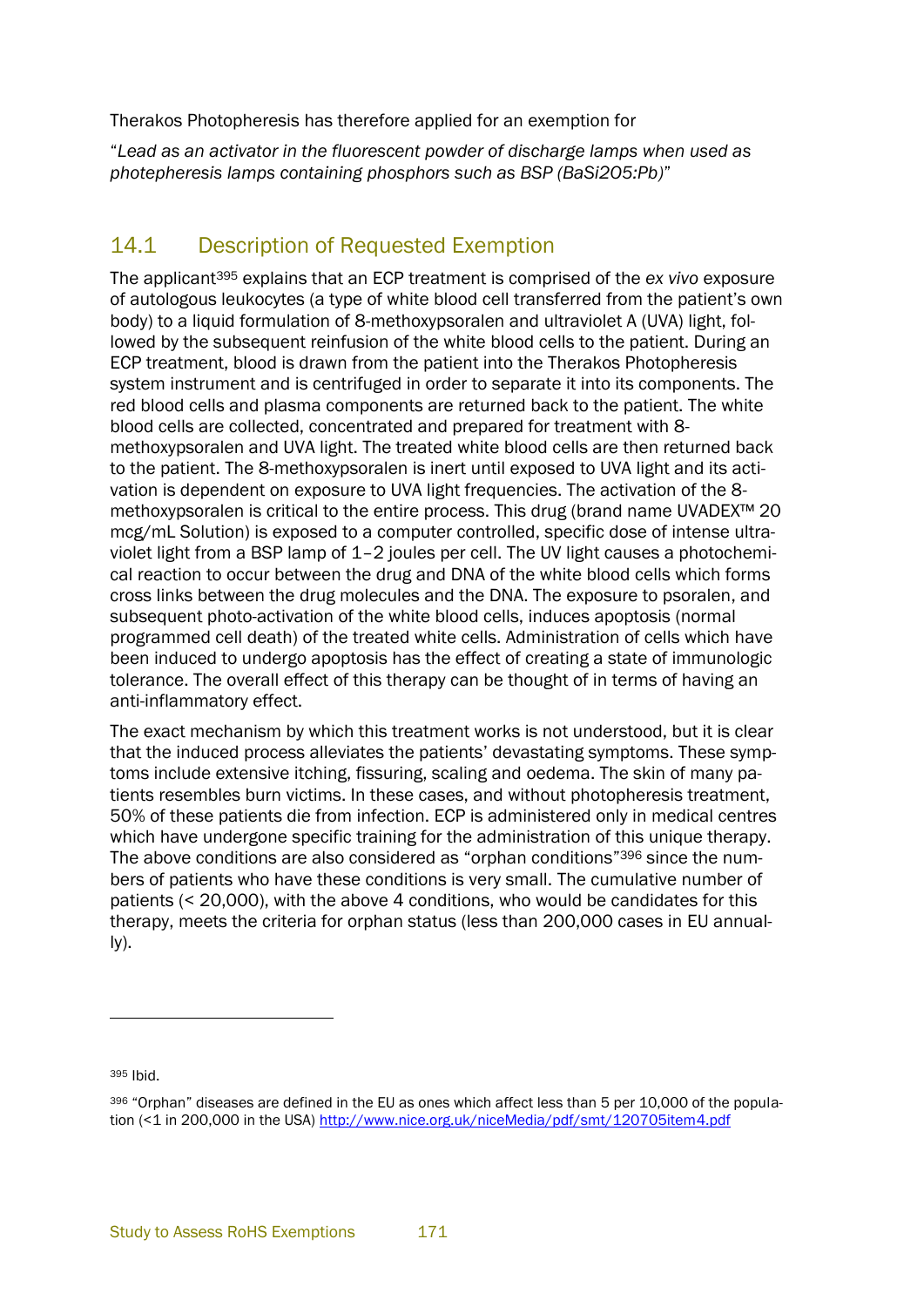## 14.2 Applicant's Justification for Exemption

Therakos Photopheresis<sup>397</sup> states that research has shown that the wavelength of the UV light used is critical to photo activate the drug and that the BSP lamps are ideally suited, having a relatively narrow UVA emission spectrum. The wavelength peaks at 350nm. The spectral range and most appropriate light dose (1-2 joules per cell) of this lamp are specified in the US FDA PMA and NDA approval and the EU Medical Device Directive (CE Mark) approvals for this equipment. Although the 350nm peak is important, the entire curve of the UVA spectrum generated by the custom BSP lamp has been proven to be safe and effective in delivering the 1-2 joules of energy to each collected cell. The aim is for complete binding of DNA so that cancerous cells cannot reproduce. If cancerous cells die, then the body will clear them out. If this step is not carried out correctly, incomplete damage to the DNA may occur which can cause further mutations to the leukocytes and consequently more cancer. The shape of the emission spectrum is required to elicit the desired response and to avoid negative consequences as discussed below:

- $\triangleright$  The energy attributed to light of <u>longer</u> wavelengths is too low<sup>398</sup>, thus it will not promote the photochemical reaction
- $\triangleright$  The energy attributed to light of shorter wavelengths is higher and may thus result in damage to DNA, possibly promoting undesirable side-reactions between the drug and DNA, such as incomplete cross linking of the DNA and sister chromatid exchanges of the DNA
- $\triangleright$  Broader spectra have less energy at the critical 350nm wavelength so that longer treatment times are needed for the same effect which increases the risk of infection. The risk of infection is proportional to the time that the patient is connected to the treatment system.

Any changes to the UV light wavelength will alter the proportions of desired light spectrum to adequately photo-activate the drug combined with the DNA of the collected cells and disturb the desirable balance that is created to benefit the patient. In addition, shorter wavelengths could cause patient safety issues, undesirable damage to DNA, side-effects and certain lack of efficacy.

To treat a patient, the UV exposure unit contains 18 special BSP lamps that are designed solely for this treatment. In this treatment the current passed to the BSP lamps is much greater than is normally used for other applications for BSP lamps. This is to produce as much UV light as possible from the lamp, to achieve the shortest possible treatment time. This type of use greatly shortens the lamp's life to 150 hours. As the lamps decay the photoactivation time set by the computer increases. Once the lamps have been used for 150 hours the computer controlled photopheresis instrument instructs the operator to change the lamps.

l

<sup>397</sup> Op. cit. Therakos Photopheresis (2012a)

<sup>398</sup> UV radiation energy is inversely proportion to its wavelength so that long wavelengths (e.g. visible light) have less energy than short wavelengths (e.g. UV):  $E = hv = hc/\lambda$ Where  $E =$  energy, h = planks constant, y = frequency, c = speed of light and  $\lambda$  = wavelength.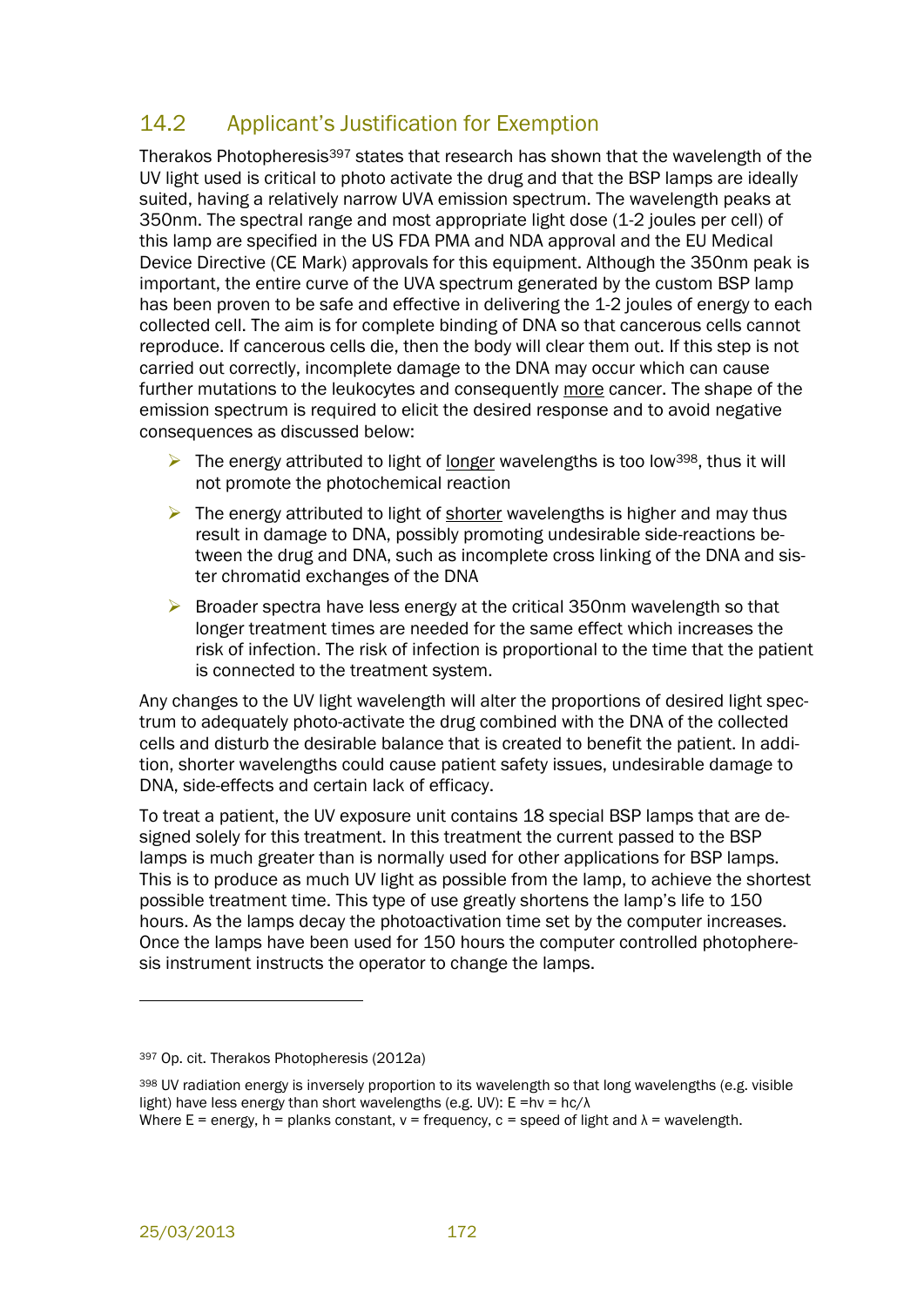Each lamp contains  $\sim$  1 gram of phosphor material and this material contains  $\sim$  0.7% lead as the dopant. Therefore each lamp will contain 7μg of lead. The estimated number of BSP lamps placed on the EU market in 2012 for photopheresis treatment is 4600.Therefore it is estimated that EU consumption of lead for this application is  $\sim$  32g. Market usage is expected to grow to an equivalent of 74 grams of lead by 2020.

### 14.2.1 UV Lamps

The applicant explains<sup>399</sup> that ultraviolet light is generated by the interaction between the emission spectrum from excited mercury vapour with specially designed phosphors which adsorb the mercury emission wavelengths and emit their own characteristic spectrum. UV lamps therefore consist of a glass tube with electrodes at each end, containing a partial vacuum with a small amount of mercury. When a voltage is passed between the two electrodes, a plasma is created in the low pressure gas inside the tube which vaporises the mercury, subsequently emitting a light of high energy and relatively short wavelengths, with most falling between 200 – 360nm. The short wavelengths are very harmful so these must be completely converted into longer wavelength light, which is achieved by the coating of phosphor material on the inside of the glass tube. The chemical composition of the phosphor controls the emission spectrum.

Phosphors are available for a very wide variety of spectral emissions. Phosphors used in fluorescent lamps, used for ambient lighting, convert all of the mercury emission into visible light with no dangerous UV. Several phosphors have been developed that emit UV light with wavelengths that are longer than the mercury emission. One composition, barium silicate doped with lead, gives the optimum narrow spectrum with a maximum emission at 350nm. This is the BSP lamp.

## 14.2.2 Risk of Substance Emissions from the Application

Concerning possible emissions of lead from the application, the applicant<sup>400</sup> elaborates that the phosphor is located inside the sealed lamps and so no exposure to patients or hospital staff occurs during proper use.

Additionally, the lamps are housed within the ECP device so breakage during proper usage is not likely. If a lamp should break during maintenance, the BSP phosphor is bonded to the inside of the lamp glass, so very little dust (if any) should be emitted in such a case due to the phosphor. In general the amount of lead in this glass will

<sup>399</sup> Op. cit. Therakos Photopheresis (2012a)

<sup>400</sup> Therakos Photopheresis (2012b) Answers to clarification questions for exemption no 11, submitted 21 June 2012,

http://rohs.exemptions.oeko.info/fileadmin/user\_upload/RoHS\_VI/Request\_11/Request\_11\_1st\_Clar ification Ouestions final Therakos response 21 June.pdf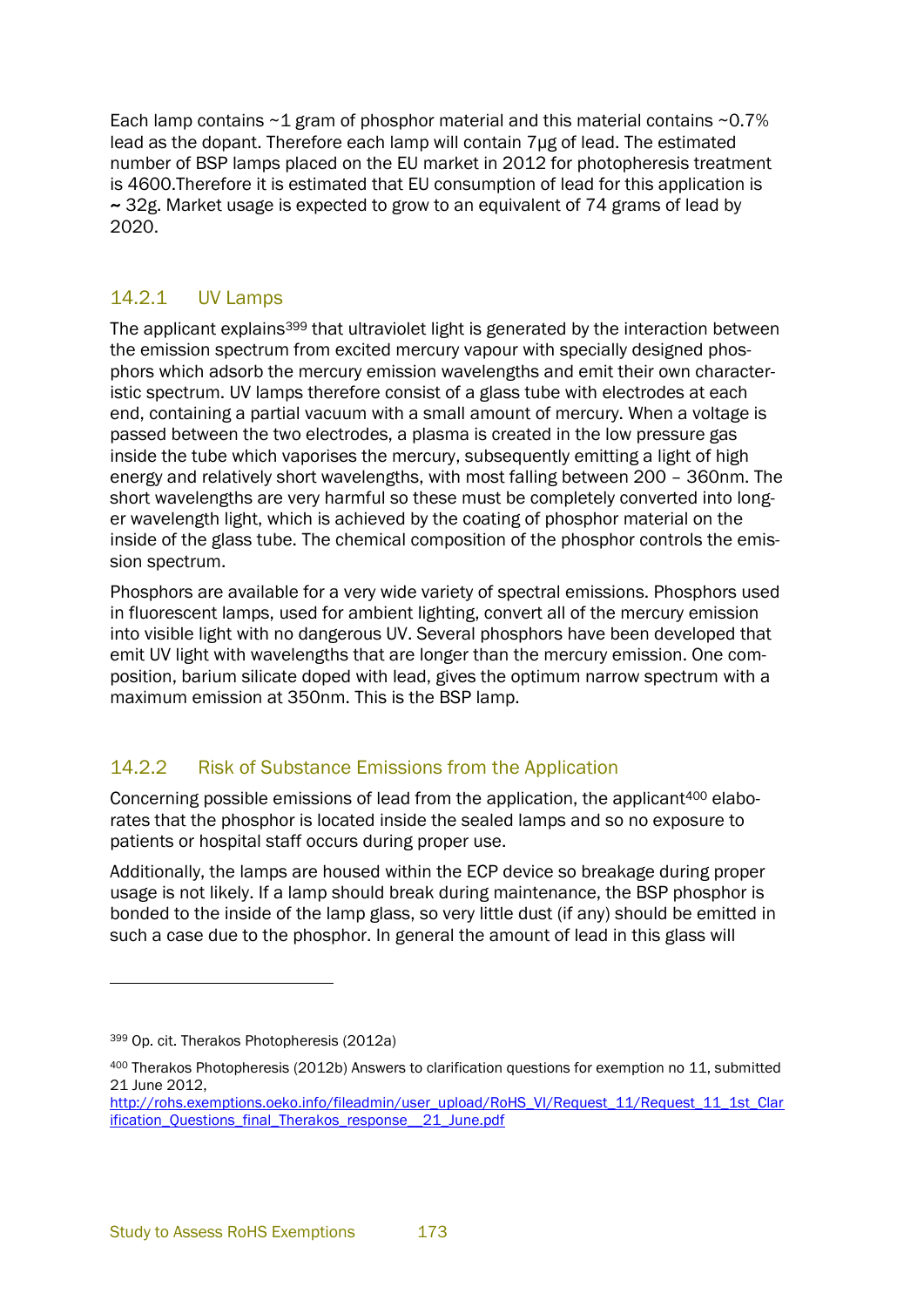greatly exceed the lead in the phosphor. RoHS exemption 5(b) allows up to 0.2% lead in the glass of fluorescent tubes so the presence of an additional 7μg lead per BSP lamp will have a negligible impact. 1 BSP lamp weighs 64 grams (90% glass) so 0.2% of this is 115 mg (115,000 μg) of lead, far more than in the lamp phosphor.

The 18 lamps are removed and replaced by new lamps. These lamps are relatively short tubes (14 inches in length) and so are not easily broken, so damage to more than one or two is unlikely to occur.

The applicant mentions having performed extensive simulated transportation testing of the packaged lamps based on ASTM method D4169 as required by the medical device licenses. There were no failures. This demonstrates that the likelihood of exposure to lead during unpacking for routine lamp changes is extremely slight.

The applicant further elaborates on the risk of emission and health effects in cases where a lamp is broken. To summarize, in these cases, the emitted amount of lead would not be substantial enough to result in significant health effects.

As for the recycling and reuse at end of use, relatively small numbers of BSP lamps will normally be recycled with large numbers of other fluorescent lamps. The glass used to make fluorescent lamps will contain a small amount of lead as an impurity, partly from recycled lamp glass. As detailed above, the additional amount of lead attributed to the phosphor is negligible, in comparison with the lead present within the lamp glass itself.

## 14.2.3 Possible Substitute Alternatives

According to Therakos Photopheresis<sup>401</sup> the light emission spectrum is governed by the crystal structure dimensions of the phosphor. Each crystalline chemical compound has different crystal lattice dimensions and so, is capable of emitting different ranges of light output wavelength. To emit light, the crystal lattice needs to be distorted by a dopant atom and the size and valence of the dopant affect the amount of distortion and as a result the output wavelengths. Several compounds are used for UV phosphors apart from barium silicate including several borates, phosphates and silicates, although these emit UV light only with the correct dopant atoms.

BSP lamp phosphors use lead as the dopant in barium silicate. Both lead and barium are divalent so lead can easily bond inside the barium silicate lattice but as lead is larger than barium, the lattice is distorted. There are no other large divalent ions that can be used in the barium silicate lattice. In the periodic table, the other large atoms are stable only in different valence states and so will not be able to bond in the same way to the barium silicate. The largest divalent ion apart from lead is Europium but this is significantly smaller and so gives a completely different spectrum. If even smaller ions such as manganese are used as the dopant, only visible light emission occurs.

<sup>401</sup> Op. cit. Therakos Photopheresis (2012a)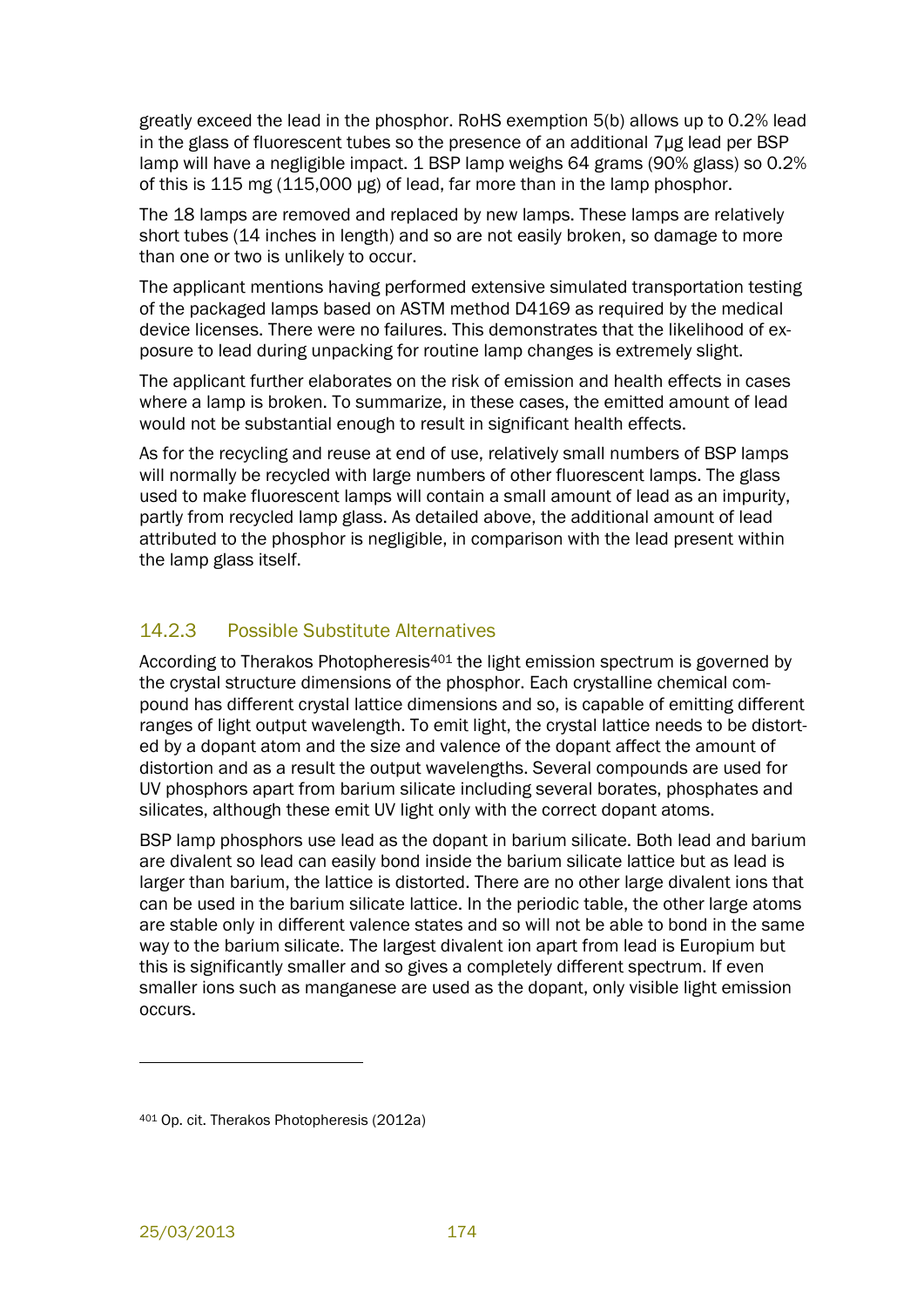Therakos Photopheresis<sup>402</sup> put forward that there are about 17 phosphors that emit in the ultraviolet spectrum and provide a comparison of these phosphors that may be seen in [Table 14-1](#page-8-0) below.

| Reference     | <b>Chemical composition</b> | Peak wavelength (nm) | Band width (nm) |
|---------------|-----------------------------|----------------------|-----------------|
| 2011          | BaSi205:Pb                  | 350                  | 41              |
| 2030          | YMgB5010:Gd,Ce,Pr           | 312                  | $\overline{2}$  |
| 2040          | YPO4:Ce                     | 335 & 357            | 35              |
| 2052          | SrB407:Eu                   | 371                  | 18              |
| 2080          | LaPO4:Ce                    | 318 & 335            | 41              |
| 2090          | (Sr, Mg) Al 11019: Ce       | 338                  | 53              |
| 2091          | (Ba, Mg) Al 11019: Ce       | 347                  | 53              |
| 2093          | (Ba, Mg) Al 11019: Ce       | 347                  | 54              |
| 2094          | CaAI11019:Ce                | 333                  | 39              |
| 2095          | (Y,Mg)Al11019:Ce            | 344                  | 51              |
| 2096          | (Sr, Mg) Al 11019: Ce       | 309                  | 38              |
|               | (Ca, Na) P207: Ce           | 330                  | 40              |
|               | (Mg,Sr)P207:Eu              | 395                  | 40              |
|               | CaSO4:Eu                    | 388                  | 16              |
| U738          | (La, Gd) B306: Bi           | 312                  | $\mathbf{2}$    |
| <b>NP-804</b> | Ca3(PO4)2:Ti                | 326                  | 57              |
| NP-803        | (Ca,Zn)3(PO4)2:Ti           | 306                  | 39              |

#### <span id="page-8-0"></span>Table 14-1: UV Lamp Phosphors

*Source: Op. cit. Therakos Photopheresis (2012a)*

The applicant explains that the currently used BSP phosphor is 2011 which has a symmetrical spectrum with a peak wavelength of 350nm and a bandwidth of 41 nm. This has a symmetrical spectrum which is the basis for the entire safety and effectiveness profile of this lamp. The entire procedure is based on this requirement given the unique photo-activation properties of Methoxsalen. There is very little radiation emitted below 310nm and also very little above 390 nm. Of the phosphors in the above table, only types 2091 and 2093 have similar peak wavelengths but they have broader spectra and 2093 also has a secondary peak at ~380nm. So with both 2091 and 2093, there is less energy available at the important 350nm wavelength. 2095 will also be less suitable as its peak wavelength is at a higher energy of 344nm and

<sup>402</sup> Ibid.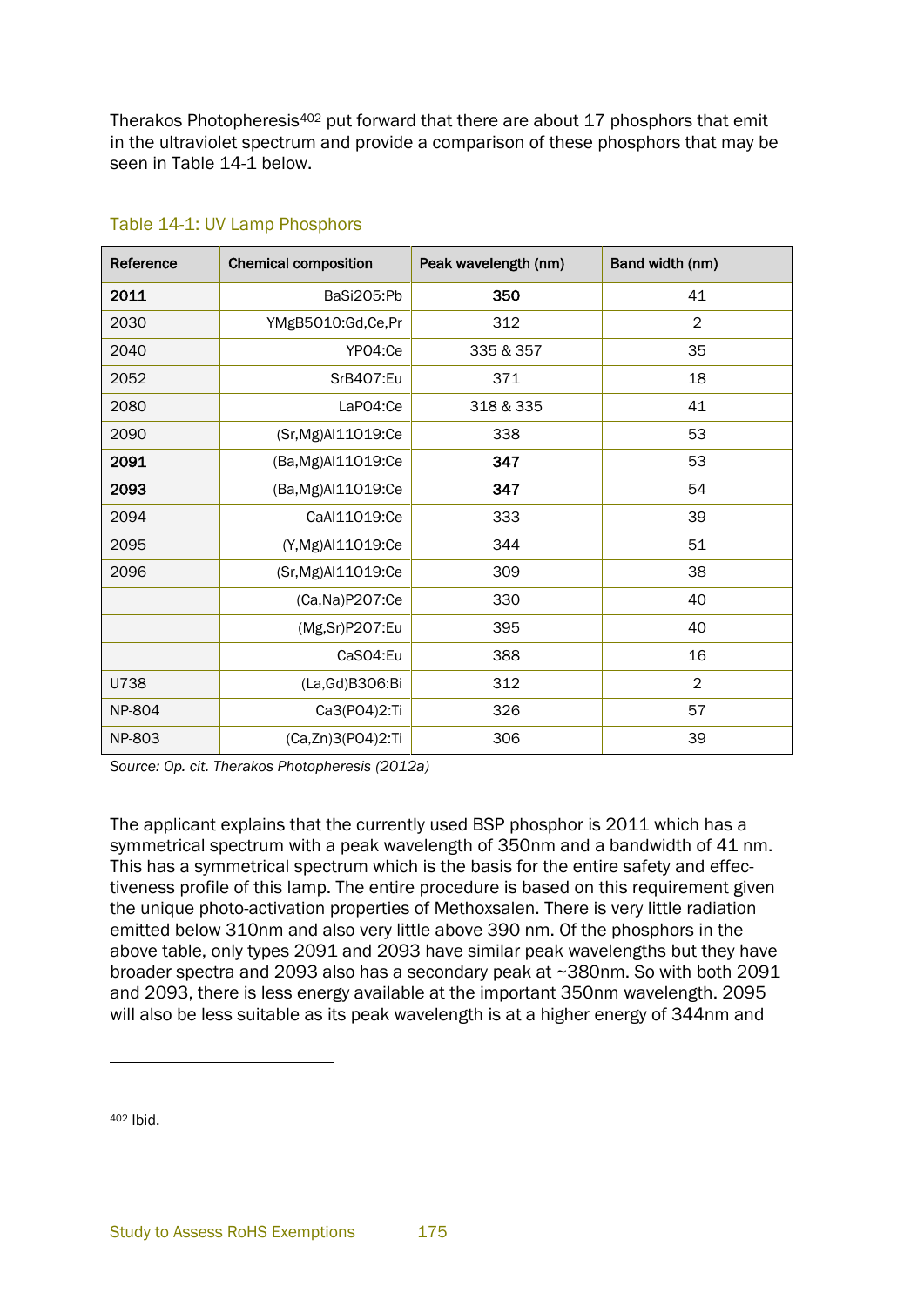has a broader spectrum than 2011. In the original request for exemption, further details are given to complete the comparison, including, comparison of the emission spectra for similar phosphors.

#### 14.2.4 Possible Design Alternatives

Therakos Photopheresis<sup>403</sup> states that suitable alternative fluorescent lamps that have a lead-free phosphor emitting ultraviolet light with a spectrum that is identical to the spectrum from the BSP lamp are not available. There would be a risk to human health from using alternative UV lamps that emit shorter, more energetic wavelengths as these could cause harmful side-effects, whereas UVA lamps that emit longer wavelengths will have no medical effect. Additionally, alternative lamps lack authorisation and thus could not be used as an immediate substitute as these are not approved by the medical devices Directive and approval will require many years of clinical trials as described in Section [14.2.6](#page-9-0) below.

Therakos Photopheresis<sup>404</sup> also contends that alternatives to the ECP treatment are, at present, unavailable. The same holds true concerning alternatives to the drug in use with this treatment, which could, in theory, be substituted with a photo-activated drug, sensitive to a different spectrum.

## 14.2.5 Environmental Arguments

Even though no technically viable substitute has been identified at present, Therakos Photopheresis<sup>405</sup> has submitted further information concerning life cycle assessment aspects, to further enhance their argumentation. Information includes reference to extraction and production of materials, resources required in lamp production, and information concerning the re-use and recycling of waste.

Concerning the use phase, the applicant emphasises that if the substitute lamps emit less UV light in the useful wavelength range, treatment times would need to be longer, and so energy consumption would increase in proportion to the treatment time. This is also likely to increase the risk of infection for patients.

## <span id="page-9-0"></span>14.2.6 Road Map for Substitution

According to the applicant<sup>406</sup> there are several medical treatments for cutaneous Tcell lymphoma (and the other disease states mentioned above) but the procedure

<sup>403</sup> Ibid.

<sup>404</sup> Op. cit. Therakos Photopheresis (2012b)

<sup>405</sup> Op. cit. Therakos Photopheresis (2012a)

<sup>406</sup> Ibid.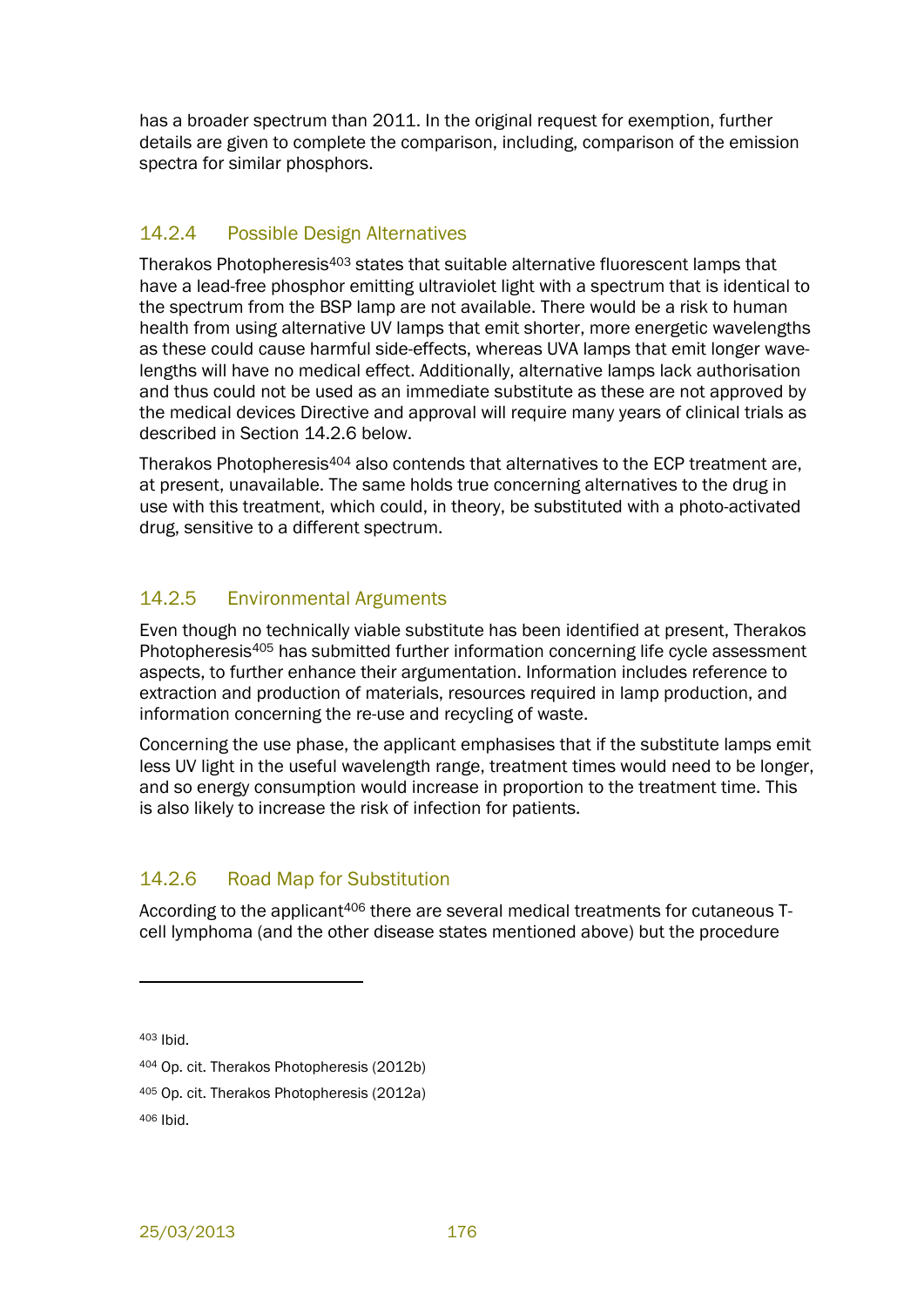using BSP lamps is the only option, once other approaches have been exhausted. As explained above, the only option for a substitute would be an alternative UV lamp phosphor that does not contain lead. Use of one of the currently available UV emitting phosphors such as one from [Table 14-1](#page-8-0) could be evaluated for the medical treatment but as the spectra of all of the lamps are different, they cannot replace BSP without first carrying out extensive clinical trials and gaining approval under the medical devices and drug Directives. For these trials, only the lamps with similar wavelengths to BSP could be used as lamps with much shorter wavelengths are likely to be harmful. It is noteworthy that this procedure requires both a device and drug approval to be able to market it. As all lamps are different, therefore posing a risk to patients who are already ill, trials will need to be carried out in several stages:

- $\triangleright$  Before clinical trials could begin there would need to be extensive in-vitro (adduct formation, cell viability and PHA mitogen stimulation studies) and animal non-clinical toxicology work to demonstrate the new lamp photo-activates the cells according to company specifications;
- $\triangleright$  The instrument would require new software to control the photo-activation time if a lamp with the correct spectral output could be found;
- $\triangleright$  The instrument would need to be reengineered and electrically safety tested;
- $\triangleright$  The redesigned instrument would then need to pass EMC emissions and susceptibility requirements to comply with EU legislation and to ensure that it does not interfere with other medical equipment;
- $\triangleright$  Given the orphan rare nature of the disease, finding suitable patients with this rare disease for trials will take much longer than would be needed for common illness. The first trial would be with a small group of patients over at least 4 years (time needed for finding suitable patients, treatment and follow up) to ensure that the alternative lamps are effective and do not cause undesirable side-effects;
- If these trials show that the alternative lamp is equally effective, that there are no serious side-effects and that treatment times do not need to be extended, then a larger trial will be carried out. This would be to confirm that the smallscale results are correct and to look for less common undesirable side-effects. This trial would establish whether any alternative lamps afford the patient with the same medical benefits attributed to the BSP lamps. Inferior treatments would not be acceptable. These trials would last at least 5 years given the specific patient population that would be required to be enrolled; and
- $\triangleright$  Assuming an alternative lamp is found to give the same benefits to patients with no increase rate of harmful side-effects, then approval under the medical device and drug Directives can be sought. This procedure will take a minimum of 1 year and the treatment cannot be used until approval is granted from both the device and drug regulatory authorities in the EU and other global markets.

Development of new phosphors – The development of lamp phosphors is very mature and it is very unlikely that a new phosphor with an emission spectrum identical to BSP will be found. The chances of success are extremely low as so many combinations of materials have already been prepared and evaluated. Research could be carried out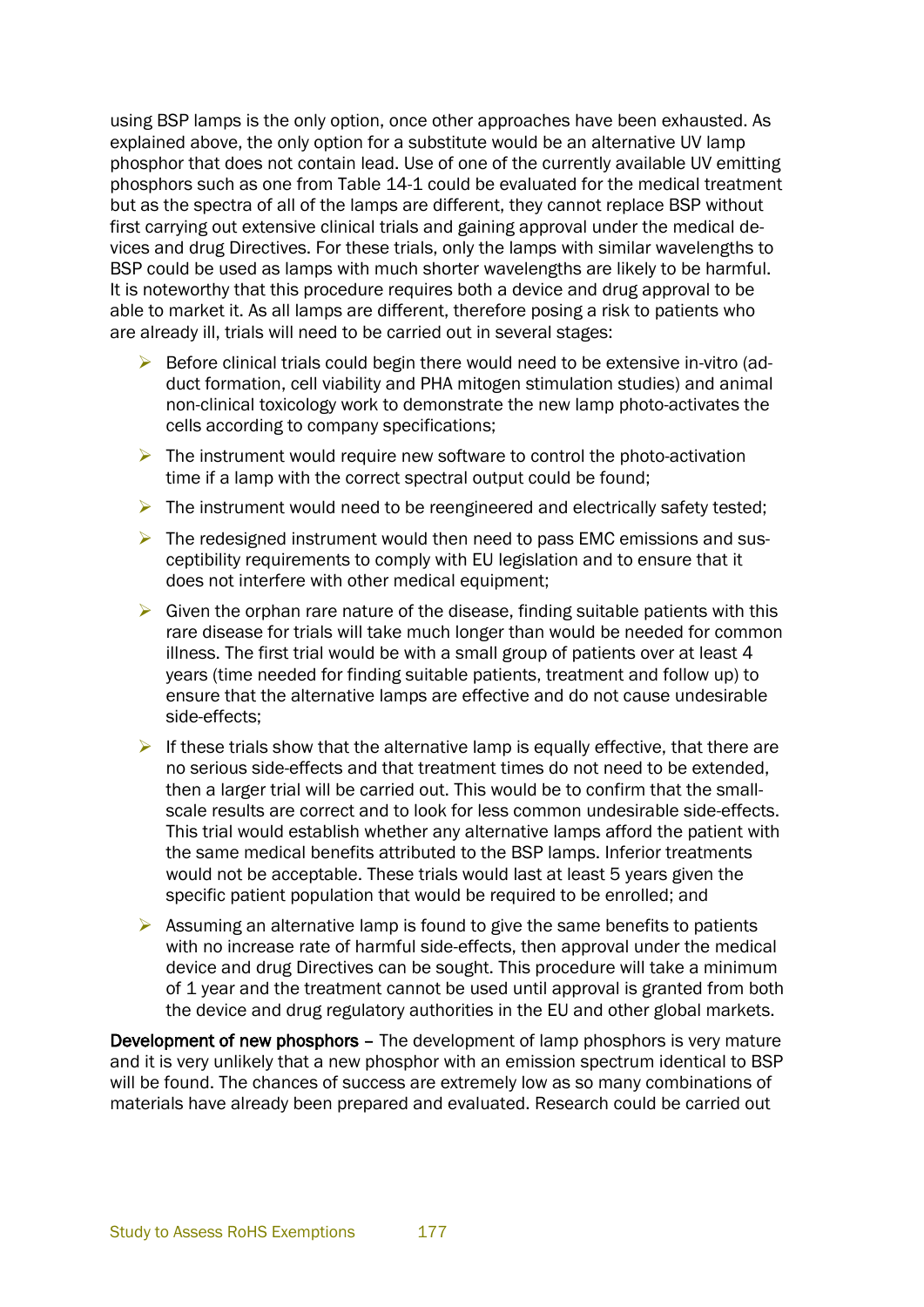but it is likely to be at least three years, the length of a PhD research project, before any alternatives are available for clinical trials.

#### Possible timetable

| Total without development of a new type of phosphor    | 13 years   |
|--------------------------------------------------------|------------|
| Drug approval / can be concurrent with device approval | $(1$ year) |
| <b>Medical Device Directive approval</b>               | 1 year     |
| Evaluation of results                                  | 6 months   |
| Larger clinical trial                                  | 5 years    |
| Evaluation of results                                  | 6 months   |
| Preliminary clinical trial                             | 4 years    |
| Basic science and non-clinical studies                 | 2 years    |

Once approval is granted, patients are monitored for a further 5 years (post treatment follow up) to ensure that the change to the treatment is safe and effective. If any evidence is found that it is not safe, the approval can be withdrawn.

## 14.3 Critical Review

#### 14.3.1 REACH Compliance – Relation to the REACH Regulation

Chapter 5.0 of this report lists entry 30 restricting the use of lead and its compounds in Annex XVII and the related authorization and restriction processes in the REACH Regulation.

In the consultants' understanding, entry 30 of Annex XVII does not apply to the use of lead in extracorporeal photopheresis lamps since lead is not made available to the public as a substance, as a constituent of another substance or in a mixture, but rather within an application. In other words, the use of Lead in question is not subject to any restrictions by REACH.

The consultants conclude that the use of lead in extracorporeal photopheresis lamps does not weaken the environmental and health protection afforded by the REACH Regulation.

An exemption could therefore be granted if other criteria of Art.  $5(1)(a)$  apply.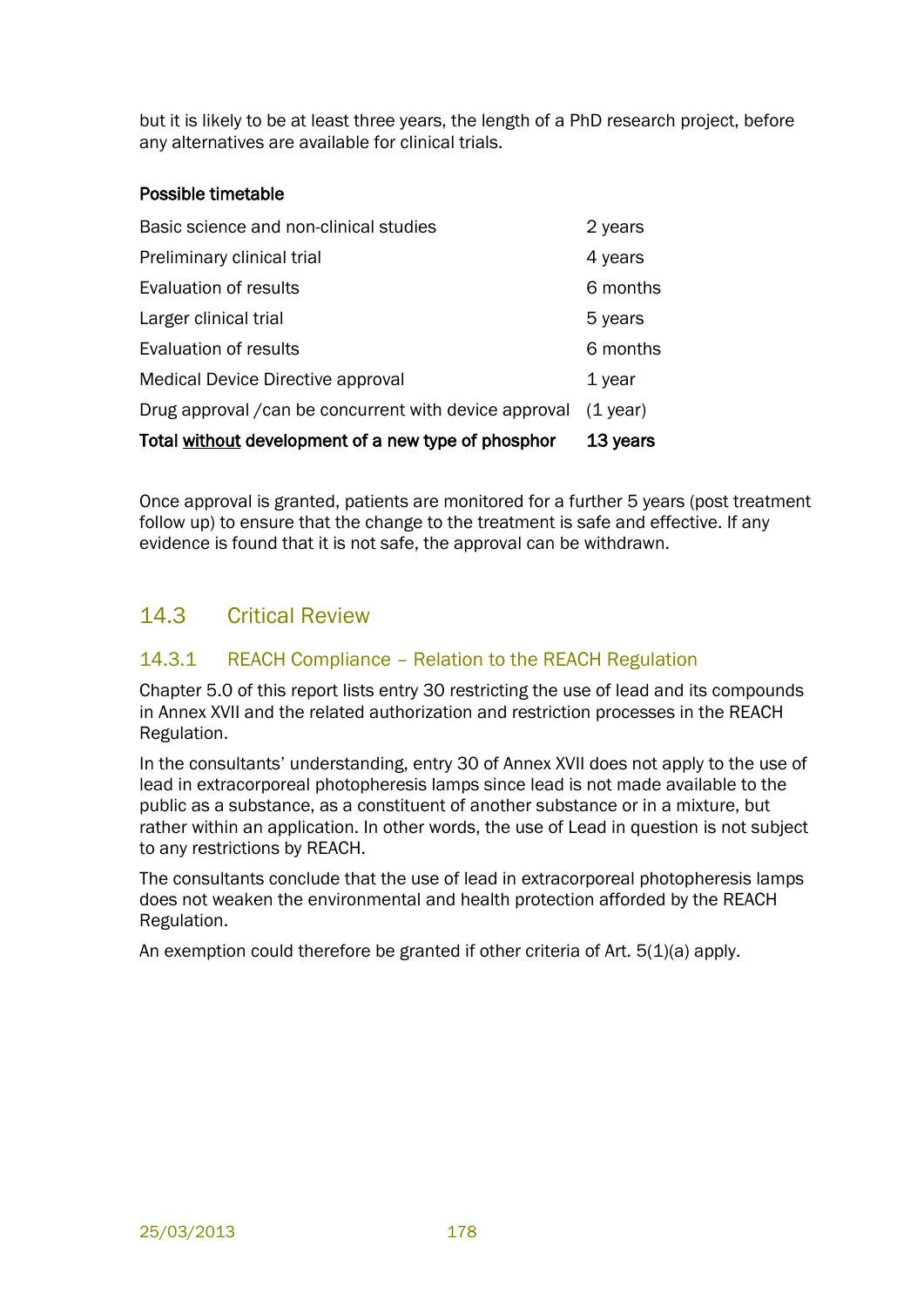#### 14.3.2 Scientific and Technical Practicability of Lead Substitution

The applicant<sup>407</sup> provides sufficient evidence to demonstrate that at present, neither substitution of lead in the phosphor used for ECP treatment lamps, nor the elimination of the use of these lamps or the ECP application, is possible. The applicant further enhances its case by providing evidence concerning the possible health risks associated to using the available phosphors that possess a similar output spectrum. This is also enhanced through the likelihood of the additional energy consumption that would result from the longer wavelengths comprising alternative phosphor spectrums. The technical information provided, as well as the timeframe outlined in the provided substitution roadmap, plausibly justify that the current use of lead in this application cannot be eliminated, and nor does a feasible substitute appear to be available.

## 14.3.3 Environmental Arguments

Therakos Photopheresis<sup>408</sup> present environmental data and statements concerning the life cycle aspects of lead. As none of the substitutes can actually be used at present, these arguments were not reviewed.

The consultants would like to point out, however, that this neither indicates agreement nor disagreement with the applicant's environmental arguments

## 14.3.4 Conclusion

The applicant's scientific and technical arguments are plausible. Based on the information submitted, it appears that a scientifically and technically practicable possibility for substitution or elimination of lead in this application is currently not available.

In this regard, and in the absence of substitution and elimination possibilities, as well as knowledge concerning the development of such possibilities, there seems to be no clear reason to recommend an expiry date prior to the seven years maximum validity of exemptions adopted to Annex IV.

An exemption for a similar application exists and is still valid. Exemption  $18(b)^{409}$ regards "Lead as activator in the fluorescent powder (1% lead by weight or less) of discharge lamps when used as sun tanning lamps containing phosphors such as BSP  $(BaSi<sub>2</sub>O<sub>5</sub>:Pb)<sup>n</sup>$ .

<sup>407</sup> Ibid.

<sup>408</sup> Ibid.

<sup>409</sup> RoHS Directive (2011) Directive 2011/65/EU of the European Parliament and of the Council of 8 June 2011 on the restriction of the use of certain hazardous substances in electrical and electronic equipment (recast), [http://eur](http://eur-lex.europa.eu/LexUriServ/LexUriServ.do?uri=CELEX:32011L0065:EN:NOT)[lex.europa.eu/LexUriServ/LexUriServ.do?uri=CELEX:32011L0065:EN:NOT](http://eur-lex.europa.eu/LexUriServ/LexUriServ.do?uri=CELEX:32011L0065:EN:NOT)